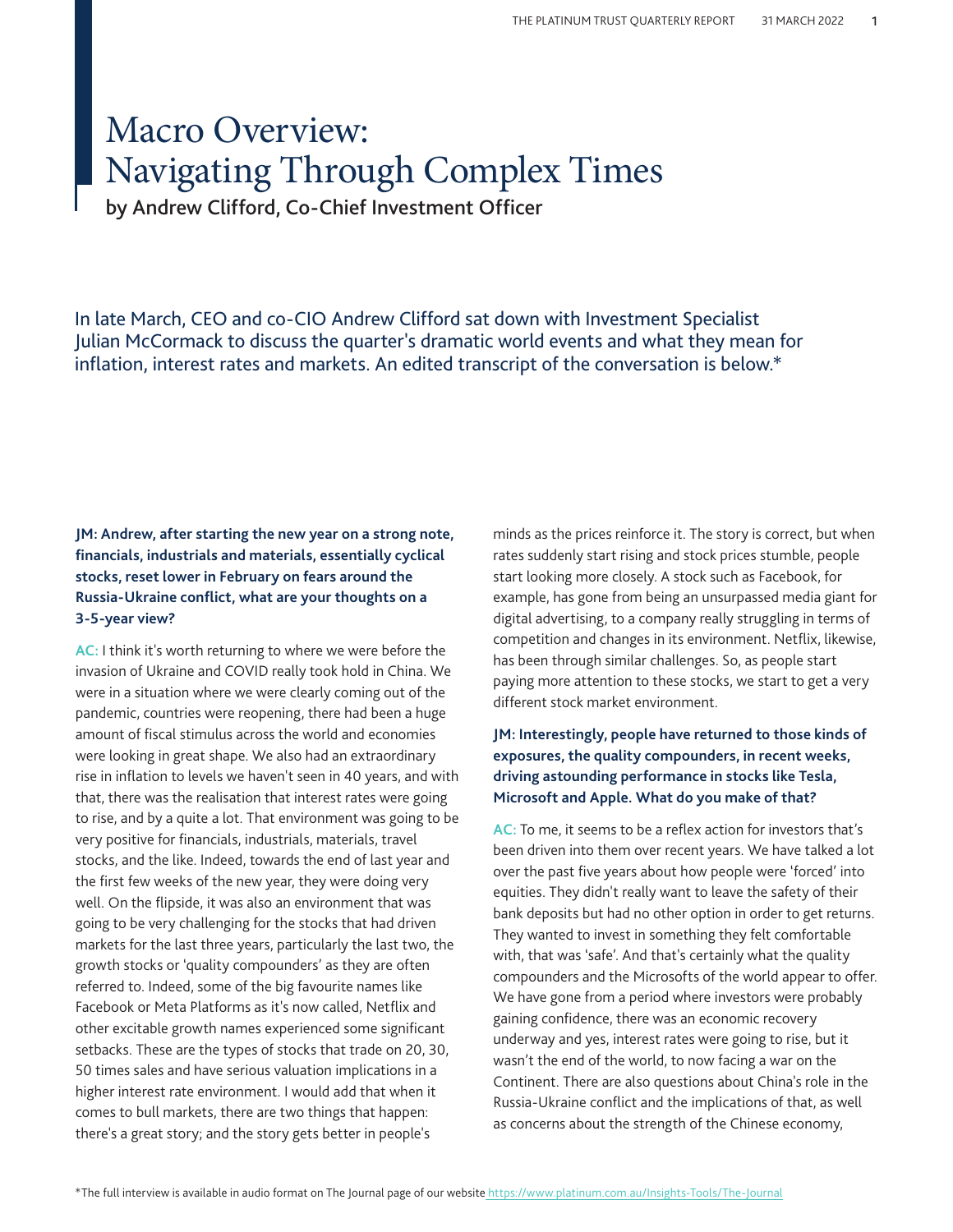which continues to struggle. The huge increase in uncertainty sees the "let's go back to safety" playbook come out yet again. While it doesn't surprise me, what I do find extraordinary this time, is that people actually want to return to these stocks, despite rates now rising. We always tend to focus on the US, but central banks across the world have been raising rates for a while. In the US, I follow the 2-year Treasury yield as an indicator of future rates and it's up around 150 basis points just this year (see Fig. 1). Investors wanting to go back to assets where the value won't be realised for many years out, so there's a discount effect,<sup>1</sup> is pretty bold in my view, especially when the US Federal Reserve (Fed) has reiterated they will be increasing rates. It's worth noting that following the invasion of Ukraine, European lead indicators, such as consumer confidence and business confidence, now look dismal and the economy is most likely going to have a very strong, short disruption at the least. China too is facing a difficult period because of COVID. In contrast, the US economy, for the moment, doesn't look to be skipping a beat, and in fact, taken in isolation, the worry there is that rates may go up much further than many expect.

### **JM: It's interesting in that context, maybe you could refl ect on the process of going from extreme bullishness to bearishness, using past market cycles in terms of timing?**

AC: It's always interesting to reflect on some of the timeframes involved. If you go back to 2008 for instance, and from recollection, it was around February when the Bear Stearns issue arose, there had been problems in the mortgage market leading up to that, but yet it wasn't until August that things really came to a head. In more ancient history, I was recently reviewing the end of the Japanese bull market in December 1989. Japanese government bond yields had risen sharply that year, from around 5% to  $8\%$ ,<sup>2</sup> so it took a while for the market to crack, but then it certainly did happen. The lesson here is, it can just take time. I think it's worth talking about the other side of the equation too, the stocks that are out of favour, where valuations are back to crisis levels. While we don't know what the next three or six months will look like for companies such as BMW or Eastern European bank Erste Bank, two very high-quality businesses in our view, they are trading at levels last seen in the depths of the COVID sell-off or the 2009 sell-off in terms of their valuations and the strength of their underlying businesses.

#### **Fig. 1: US 2-Year Treasury Yields**



Source: Bloomberg as at 31 March 2022.

#### **JM: I am reminded of the common refrain that as everything goes down all at once anyway, we might as well hold the current winners. Does it matter what you own?**

**AC:** Well, if you look at history, there's one great exception to that, which was the end of the tech boom in 2000 and 2001. As tech stocks sold off, all of the out-of-favour companies back then, the 'old world' companies like spirits businesses and consumer staples that were trading on discounted valuations of around 11 or 12 times earnings, were actually rising. The sell-off in 2008/09 was indeed a case of everything going down at the same time. However, the better-valued stocks tend to not go down quite as much and recover much earlier.

Reflecting on last year, certainly there was some good buying to be done in a Microsoft or Facebook in March, however, there were much better buying opportunities in copper stocks, like Freeport-McMoRan or First Quantum Minerals, which were up 50% and 80% respectively over the year to the end of March 2022. $3$  At the end of the day, you have to get through the cycle to see how it all unfolds, but when we're buying a stock like BMW at 60% of its book value and there's a shortage of cars that will take two or three years to resolve, I think that's great long-term investing in the very traditional sense and not punting stock prices.

<sup>1</sup> Growth companies tend to rely on earnings in the more distant future. When valuing a company, future earnings are discounted back to a present value using a required rate of return, which is related to bond yields. As bond yields rise, the discounting process leads to a lower value in today's dollars, for the same level of future earnings.

<sup>3</sup> Source: FactSet Research Systems.

<sup>2</sup> Source: FactSet Research Systems.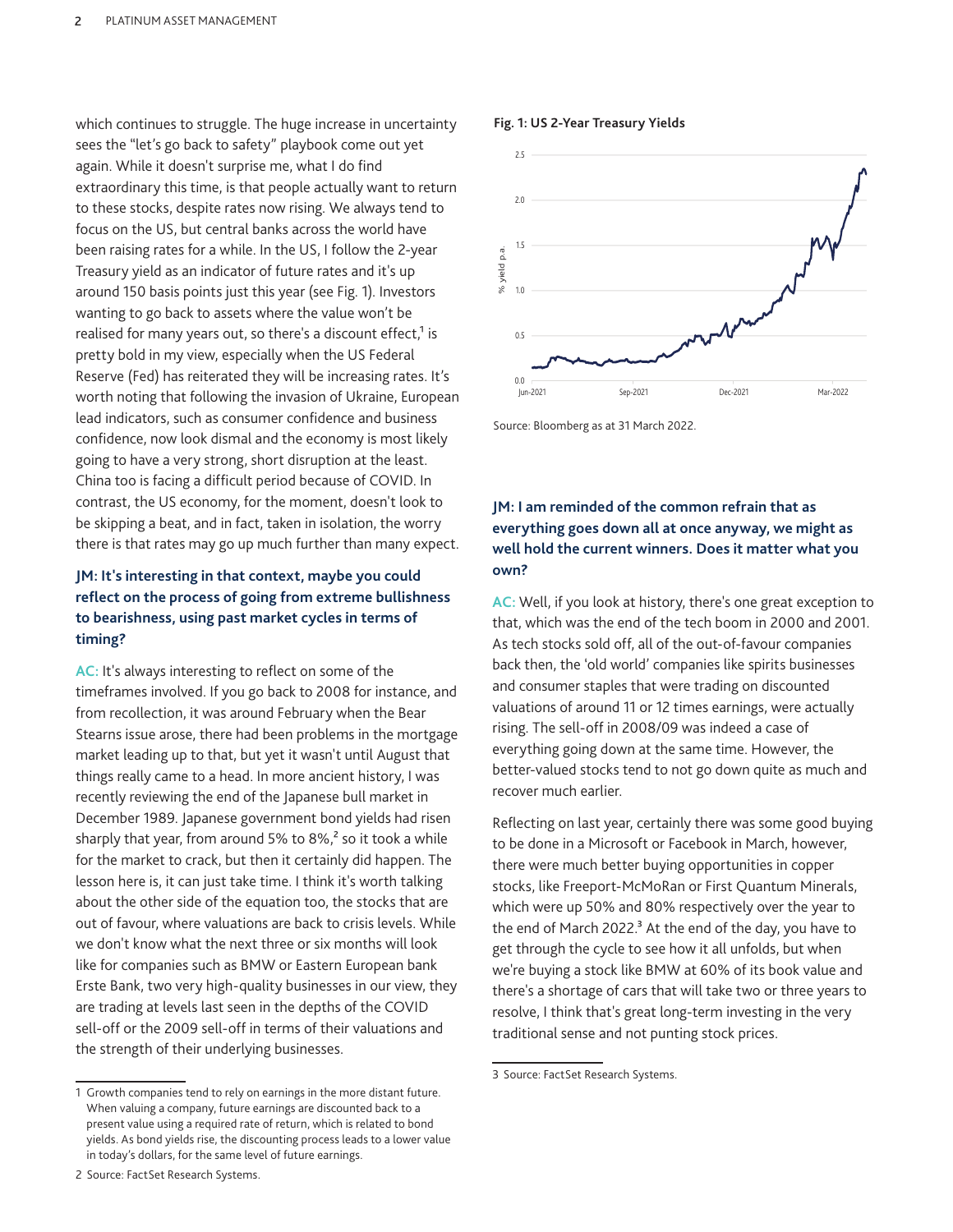#### **JM: Changing tack slightly, the other great area of focus for investors is China. We've seen an extraordinary response in perhaps some of the more speculative areas of the Chinese market following comments from Chinese Vice-Premier Liu He. Do you have any comments on that?**

**AC:** Firstly, I would like to make an overall comment here, because there are a lot of fears about China, particularly its relationship with Russia. Clearly, China wants to play a very independent role, rather than a more neutral role. We need to remember that the US sanctions against Huawei effectively destroyed one of the greatest private companies of the world, so China naturally has genuine reasons to be fearful of the West and their role here. However, China's success is a product of being part of the global system. Their wealth and livelihood are a function of being part of that system, so to my mind, the likelihood that they will endanger that, is very low. I think that the worst fears are extreme here.

Now, clearly, the reforms of last year have hurt their economy, which they are well aware of, and COVID is now another blow for them. They need to get the economy going again, which explains why Vice-Premier Liu He, in a speech in mid-March, vowed to support economic growth and the capital markets, with notable mentions of the real estate and technology sectors, which have been impacted by regulatory crackdowns. There were also stimulatory measures announced, including tax cuts worth a percent or two of GDP.

There are also a lot of concerns around Chinese American depository receipts (ADRs), with the US regulator, the Securities and Exchange Commission, looking at potentially delisting some Chinese companies from US stock exchanges. However, that is a sideshow really, because companies are just relisting in Hong Kong. Interestingly though, China has changed their position and is taking a highly conciliatory stance, trying to appease the US.

Back to your question regarding the market reaction, Chinese stocks were very cheap to start with, they were in a big bear market already, and then we had that extraordinary sell-off that only lasted for a couple of days. A bounce on the back of the positive statements was to be expected, but I think there is still some pretty interesting value in that market today.

#### **JM: Apart from the human suffering from events in Ukraine, there are other real-world economic implications globally, can you touch on some of those?**

AC: One major repercussion from the Russia-Ukraine conflict is obviously energy prices - not just oil, but also gas and thermal coal. These markets were already incredibly tight and while it's impossible to predict how the war will unfold from here, short of a regime change, Russia will most likely remain a pariah state. On that basis, it's reasonable to expect



**Fig. 2: Percentage of Global Supply Sourced from Russia**

Source: USGS, BMO Capital Markets.

elevated energy prices to continue. Another area that has been impacted is food prices and associated input costs, like fertilisers. Ukraine and Russia are huge suppliers of grains, notably wheat, but also fertilisers (potash). Our discussions with people in those markets indicate this is a very significant disruption, particularly in fertilisers, which is not going to be easily resolved. There are obviously humanitarian consequences of higher food prices in very poor countries. In terms of market implications, energy and food are the biggest components of household budgets, particularly for lowincome earners in the West. This has a real impact on not just the average consumer but also businesses selling to those consumers. There are lots of swings and roundabouts, you can't ever assume that just because you are selling to lower-income households that you lose out, you might be able to increase prices, consumers may still buy your product, but then save elsewhere. However, there are going to be implications and it creates a very complex environment for investors.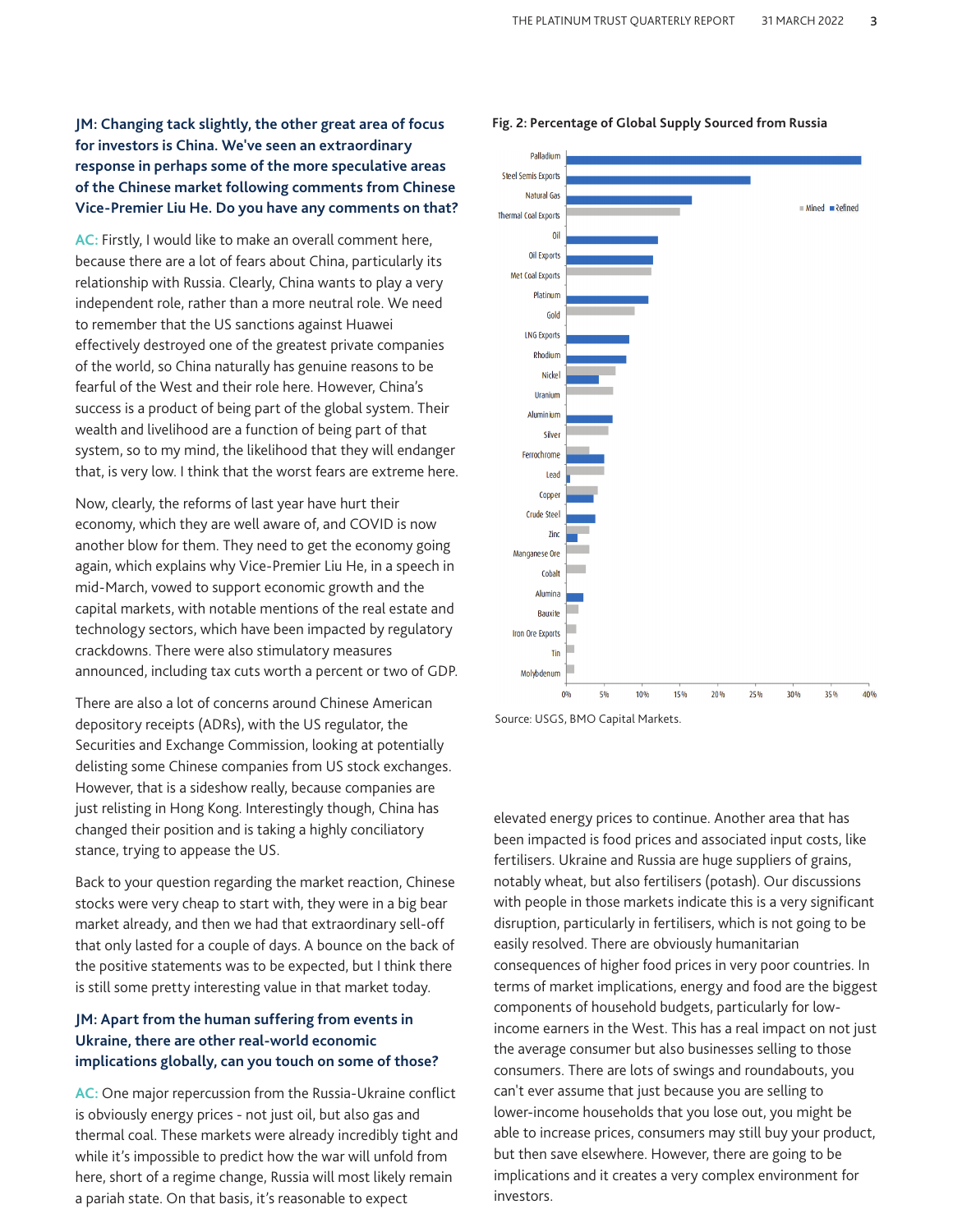#### **JM: Obviously, it's different this time, but how would you compare and contrast that setup to how you were seeing the markets in 1999 and 2000?**

**AC:** There's much greater complexity in the economic environment this time. Like the current situation, certainly in 1999/2000 we had interest rates going up and there were extraordinary valuations in some sectors, while a part of the market that had been left behind looked very attractive. But let's remember that in 2000, it was all about Y2K, which caused people to misread the situation. There was considerable demand for IT, which turned out to be driven by this artificial deadline for everyone to revamp their systems. This time, to some extent, I think we have the same possibility, with huge demand for physical goods. We have the potential now that everyone is misreading demand for say, homewares or other goods that have been in great demand. In the IT area, the amount of money available for

start-ups is extraordinary. You can see on the front page of the financial papers every day about someone raising another US\$100 million on a billion-dollar valuation - and they've barely even got started and that US\$100 million goes into a lot of IT services. For some of those much-loved software companies, sales aren't actually on trend, they're way above trend. In our view, it's very likely that we're going to have ongoing disappointments over the next year or so, particularly in those companies that are trading at incredibly stretched valuations.

With interest rates likely to move higher, I think the long duration stocks, the quality compounders, are going to be, at best, very low-returning investments. We feel there's just far better value in a whole range of other stocks that we've already touched on - the industrials, materials and banks and so on.

## **MSCI Regional Index Net Returns to 31.3.2022 (USD)**

| <b>REGION</b>            | <b>OUARTER</b> | 1 YEAR   |
|--------------------------|----------------|----------|
| All Country World        | $-5.4%$        | 7.3%     |
| <b>Developed Markets</b> | $-5.2%$        | 10.1%    |
| <b>Emerging Markets</b>  | $-7.0%$        | $-11.4%$ |
| <b>United States</b>     | $-5.3%$        | 13.6%    |
| Europe                   | $-9.6%$        | 1.1%     |
| Germany                  | $-12.9%$       | $-12.0%$ |
| France                   | $-8.7%$        | 4.5%     |
| United Kingdom           | 1.8%           | 13.6%    |
| Italy                    | $-10.0%$       | $-2.7%$  |
| Spain                    | $-4.1%$        | $-3.7%$  |
| Japan                    | $-6.6%$        | $-6.5%$  |
| Asia ex-Japan            | $-8.0%$        | $-14.6%$ |
| China                    | $-14.2%$       | $-32.5%$ |
| Hong Kong                | $-1.8%$        | $-12.0%$ |
| Korea                    | $-9.6%$        | $-18.5%$ |
| India                    | $-1.9%$        | 17.9%    |
| Australia                | 7.3%           | 13.5%    |
| Brazil                   | 35.9%          | 24.7%    |

# **MSCI All Country World Sector Index Net Returns to 31.3.2022 (USD)**

| <b>SECTOR</b>                 | <b>OUARTER</b> | 1 YEAR  |
|-------------------------------|----------------|---------|
| Energy                        | 21.2%          | 40.0%   |
| Materials                     | 2.8%           | 10.9%   |
| Utilities                     | 1.2%           | 10.7%   |
| Financials                    | $-0.4%$        | 11.1%   |
| Health Care                   | $-3.8%$        | 12.6%   |
| Consumer Staples              | $-4.0%$        | 7.5%    |
| Real Estate                   | $-5.5%$        | 9.5%    |
| Industrials                   | $-6.0%$        | 1.5%    |
| Information Technology        | $-10.3%$       | 12.3%   |
| <b>Communication Services</b> | $-10.6%$       | $-7.4%$ |
| Consumer Discretionary        | $-11.3%$       | $-5.5%$ |

Source: FactSet Research Systems.

Total returns over time period, with net official dividends in USD.

Historical performance is not a reliable indicator of future performance.

Source: FactSet Research Systems.

Total returns over time period, with net official dividends in USD.

Historical performance is not a reliable indicator of future performance.